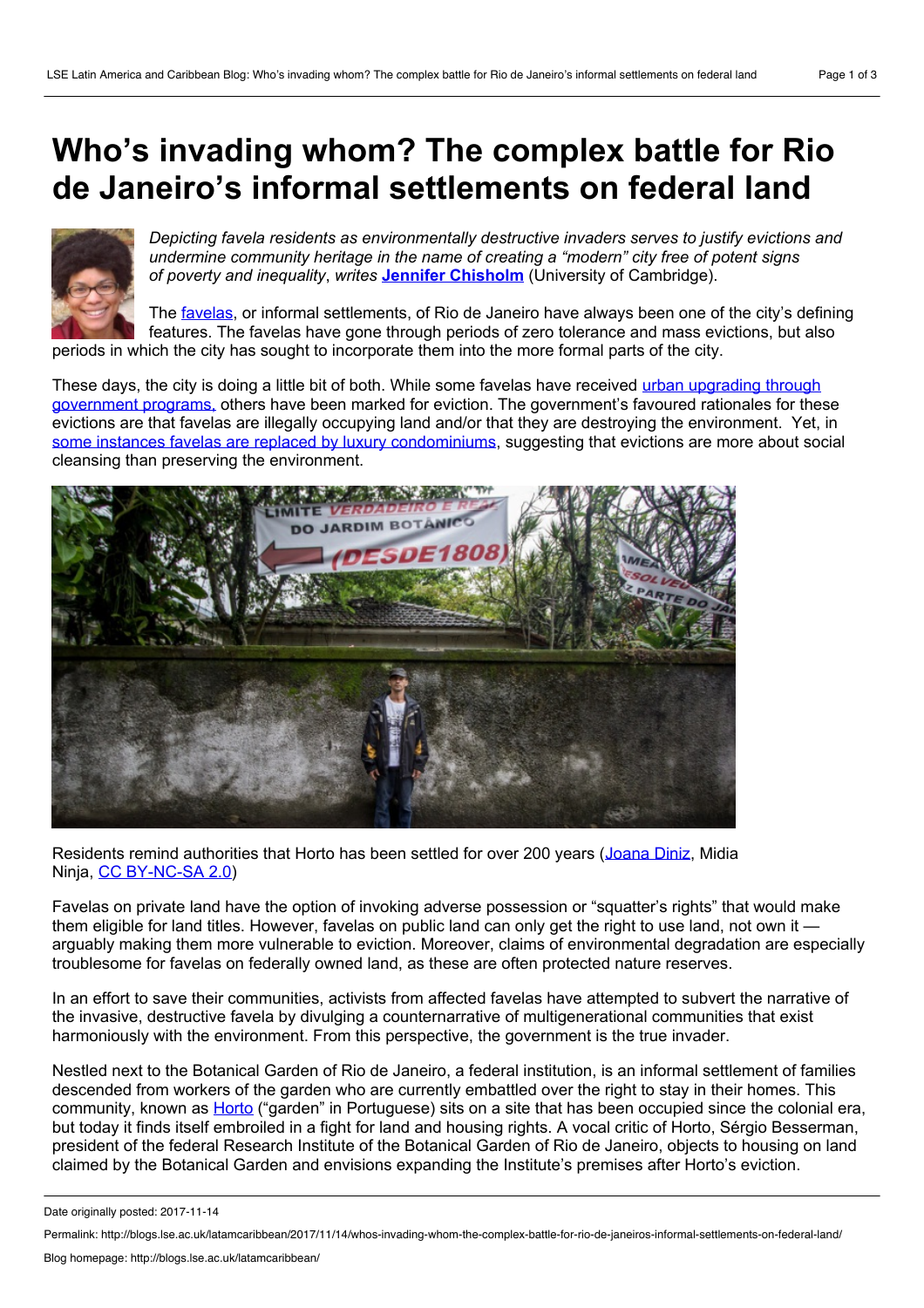During my fieldwork in the community, residents gave accounts of the era of their grandparents and great grandparents, when the Botanical Garden gave its workers permission to occupy land and construct their own houses nearby. Most of these workers and their families were only given verbal permission to occupy the land, which at that time the residents considered a dependable commitment.

Sadly, this lack of documentation has complicated the lives of Horto families. Over 215 of these families have been served eviction notices, whereas others have already been evicted and their houses destroyed. Since much of Horto is located on federal land, many families are unable to petition for land titles. Instead, residents and community activists are using every possible recourse to resist removal, from soliciting the support of sympathetic politicians and judges, to simply reinforcing community bonds through social projects like photography workshops and dance socials.

About two and a half hours away in the western part of Rio lies Araçatiba, a sleepy favela surrounded by a mangrove reserve. In the late 1970s, the media conglomerate Globo began filming a children's television programme in the area, forcing the self-built housing further back from the main road and into Araçatiba's current location. Until 2006, the area belonged to the military but it then passed to the federal government, which proceeded to create a register of Araçatiba's buildings in 2012.

In 2014 the favela received eviction notices from the government, which accused them of invading and endangering the mangrove reserve. Shortly after, a demolition unit came to remove houses leading to a fifteen hour standoff by residents. Two years later in December 2016, the city government notified residents that any dwellings built after 2012 were illegal and that no further construction could take place under threat of demolition, leaving these houses incomplete yet inhabited.



In [communities](https://www.flickr.com/photos/midianinja/30215573813/in/album-72157676191551806/) like Horto the question of who's invading whom has become central (Midia Ninja, CC [BY-SA](https://creativecommons.org/licenses/by-sa/2.0/) 2.0)

Accusations of invasion are especially poignant for informal settlements like Horto and Araçatiba that are located around nature reserves.<br>As such, Araçatiba's residents' association has recently tried to raise awareness of threats of imminent eviction

while also preparing their case against government accusations of invasion and environmental harm. Aside from collecting relevant documents, residents are planning to create an ecological leisure area and an organic garden. These social projects intend to improve community life, but they will also serve as tangible proof of Araçatiba's commitment to environmentalism and a rebuttal of the government's "destructive favela" stance.

Date originally posted: 2017-11-14

Permalink: http://blogs.lse.ac.uk/latamcaribbean/2017/11/14/whos-invading-whom-the-complex-battle-for-rio-de-janeiros-informal-settlements-on-federal-land/